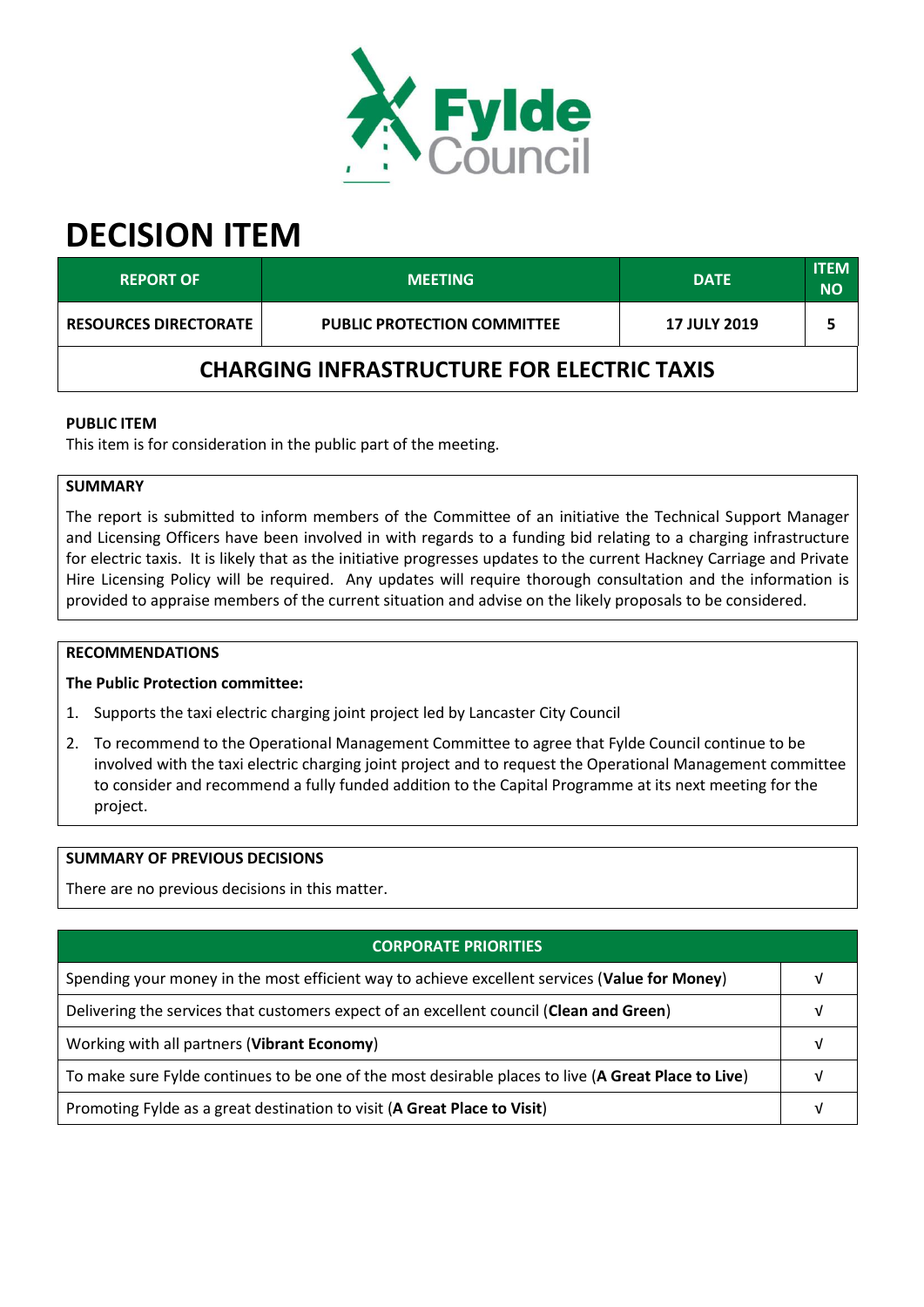## **REPORT**

- 1. In 2018 a grant bid opportunity via the Department for Transport's Office for Low Emission Vehicles (OLEV) Round 2 Ultra Low Emission Vehicle (ULEV) Taxi Infrastructure Competition became available to seek funding for electric charging points for hackney carriages and private hire vehicles. Led by Lancaster City Council, six Lancashire authorities, including Fylde Council, came together to make a bid for a grant to provide charging infrastructure for electric taxis. This process included various officer-led discussions, surveys and presentations involving the taxi trade. The bid was successful and the six authorities were awarded £630,000 for the provision of 24 rapid charging points (the type most suitable for taxis) across the 6 local authority areas. The formal grant offer was received on the 9 April 2019.
- 2. As part the submission the six authorities (and West Lancashire) agreed at officer level to pursue the implementation of agreed common vehicle licensing policies and incentives to promote the uptake and anticipated transition of the taxi fleets to electric vehicles over the next few years.
- 3. The grant award presented an opportunity to the 6 local authorities to progress a more harmonised approach between all local authorities in Lancashire region and potentially beyond. Standardisation in this area offers the prospect better of air quality in Lancashire and benefits arising from a common shared approach to both councils and the trade.
- 4. 3 main reasons were identified to focus on hackney carriage and private hire vehicle to improve air quality:
	- i) Taxis, as a consequence of operating intensively in urban areas where air quality is at its poorest, are considered a significant contributor to poor air quality.
	- ii) Local authorities have regulatory powers to encourage and/or enforce the take-up of low emission vehicle taxis.
	- iii) Through exposing more of the population to the benefits of ultra-low emission vehicles, taxis can play an important role in influencing the wider take-up of such vehicles.
- 5. Given the cross boundary nature of taxi work (airport runs etc.) and also that that the current system makes it possible for a driver to choose a licensing authority; for policy requirements to be effective there is a need to consider a common approach to licensing on a regional (Lancashire) basis or even a shared approach across neighbouring regions (Yorkshire, Greater Manchester and Cumbria). A common approach will have effective emission reduction/air quality improvement benefits across the region. A fragmented approach will most probably mean that changes will be piecemeal and their effectiveness impaired as a consequence.
- 6. In some cases a different approach has developed through an adopted choice e.g. the required use of a black cab/London Taxi for Hackney Carriage use. These variations on approach should not inhibit the pursuit and adoption of a more harmonised approach. Any licensing requirement change must take place over a reasonable transitional period to accommodate and minimise the impact of any agreed change resulting from a harmonised approach.
- 7. A number of the local authorities (including Fylde) have engaged a company to carry out a survey of taxi movements to inform suitable locations for electric taxi charging infrastructure and inform the taxi trade of the potential benefits of changing their vehicle to an electric one. A survey of the trade (to gather their opinions) also took place as part of information gathering to inform the charging infrastructure grant application. This process has enabled officers to identify potential locations that electric charging points can be installed subject to technical restrictions. In Fylde, the 4 charging points are likely to be spread out with one point in each of St Annes, Lytham, Warton or Freckleton and Kirkham or Wesham.
- 8. In terms of progressing the matter, the Committee will be aware that different authorities have adopted different approaches and have different priorities. Some Lancashire local authorities will have more significant air quality issues than others i.e. some have Air Quality Management Areas and some do not, however emission reductions will lead to air quality improvements in all local authority areas with related health benefits.
- 9. In order to develop a harmonised Lancashire approach (and potentially an approach which will harmonise with our neighbouring regions) it is likely that amendments will be required to our Hackney Carriage and Licensing Policy which will require consultation.